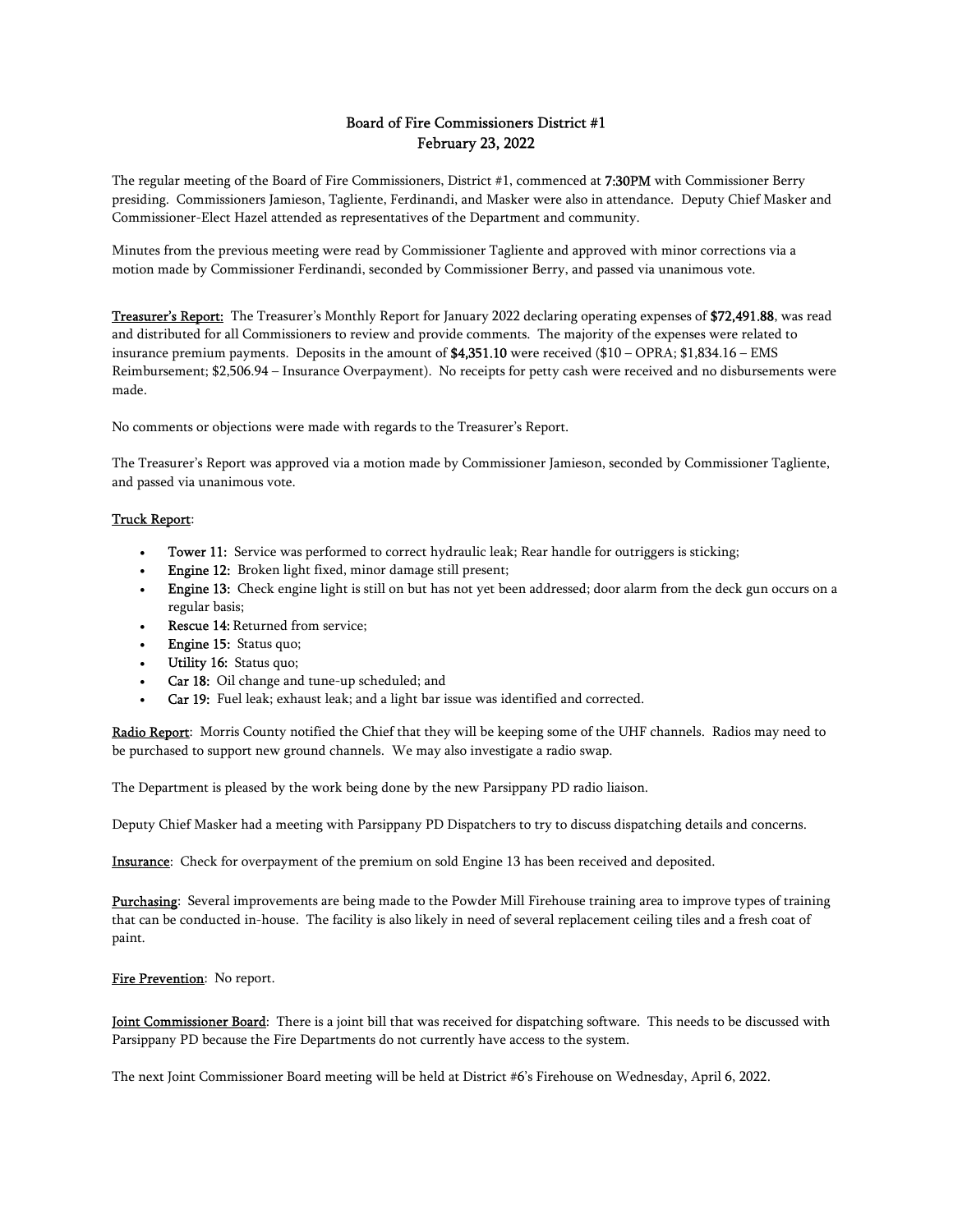Chief's Report: 54 calls year-to-date.

- New Construction
	- o 2900 Route 10 project (156 Units)
		- No updates.
	- o 1500 Littleton Road project (250 Senior Apartments + Assisted Living)
		- Asbestos abatement and other work occurring now
		- Will have about 1 week notice prior to being available for training.
	- o 2740 Route 10
		- No updates.
- Upcoming Training:
	- o Focusing on annual mandatory training during the next few weeks.
- Mutual Aid
	- o 26% of total call volume year-to-date is providing aid to District #2.
	- o Total mutual aid calls given is 15, 50% of total call volume.
	- o Minor updates have been made to our run cards.
- Other Information
	- o New gear lockers for Powder Mill have been installed.
	- o FDIC personnel have been selected and accommodations have been booked.
	- o Chief recommends holding the inspection the Thursday prior to the inspection dinner.

# Open Portion: Nothing heard.

Old Business: February election was held. Gerard Hazel and Robert Jamieson were elected to 3-year terms. The proposed budget and public question were passed.

The lease agreement for the ambulance usage in the bays is pending the Mayor's signature.

Tarn Drive Firehouse Concerns:

- Many items have been addressed but a few items are still outstanding.
- The door system is still not ringing properly.
- Interior radio and speaker systems are almost complete.
- Markings under the paint on the stairs is bleeding.
- Bubbling on paint on the Firehouse balcony will be addressed in warmer weather.
- Light sensors near Rescue 14 are not turning on lights appropriately.
- The concrete cracks still need to be evaluated for long-term stability.

New Business: Commissioner Masker will be submitting paperwork for the 2021 financial audit. Results will hopefully be returned by the next meeting.

There is a Local Finance Board meeting via Teams on March 9, 2022, to discuss proposed questions. Commissioner Masker will advertise this to the public.

There will be one new resolution presented read, presented, and discussed by the Board:

Certification of Results of February Results based on Results Received to Date

Resolutions: The following resolutions were presented and voted on:

## Resolution 2022-04 – Resolution Certifying the Results of the Vote based on Results Received to Date